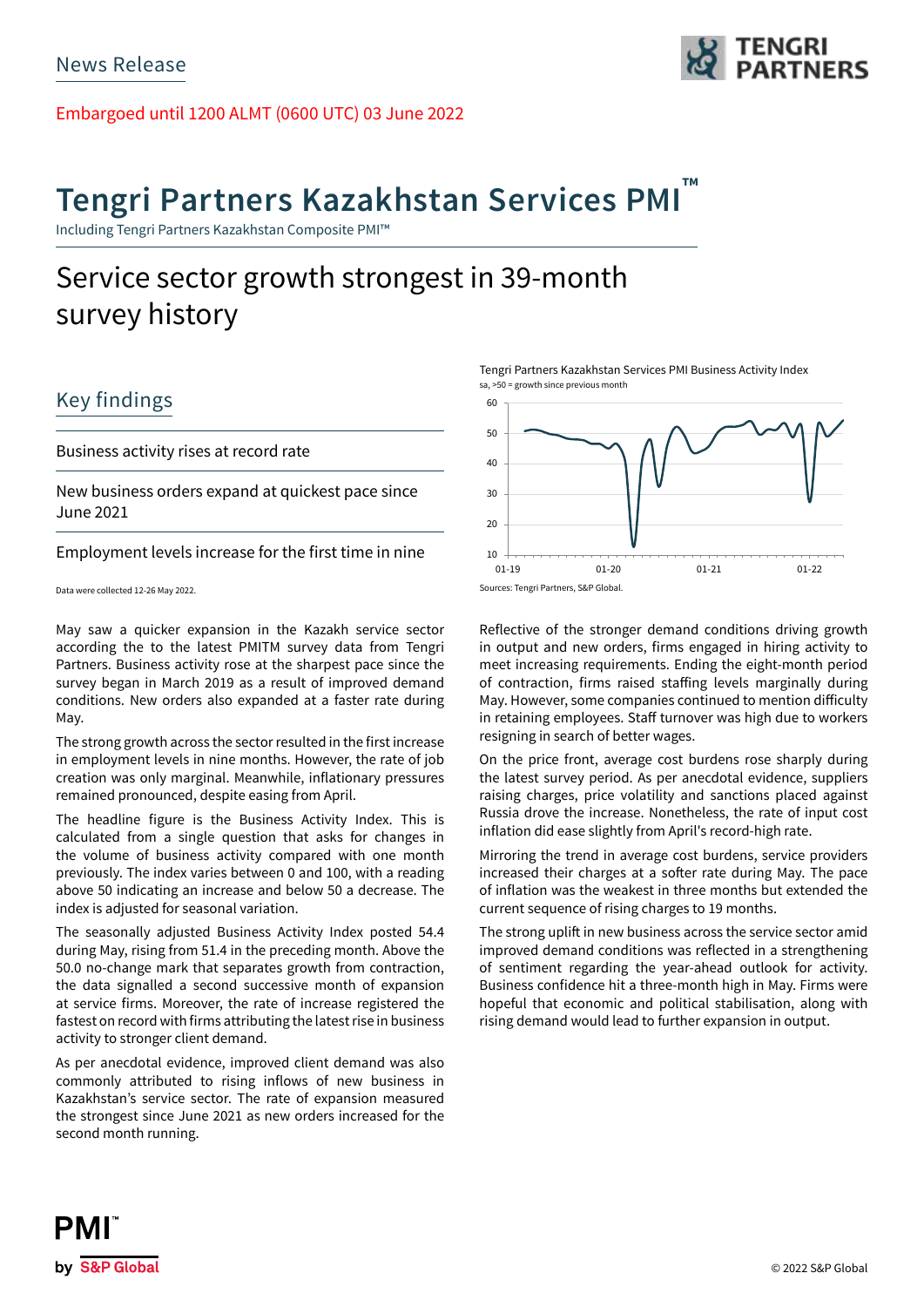

### Tengri Partners Kazakhstan Composite PMI™

### Private sector output expands at fastest rate on record

May data signalled a strong expansion across Kazakhstan's private sector. The Kazakhstan Composite PMI Output Index\* rose from 50.4 in April to 54.0 during May. Moreover, the rate of growth registered the fastest since the survey began in March 2019, reflecting a renewed expansion across the manufacturing sector, and a stronger uplift in business activity at service providers.

Furthermore, strengthening client demand across the two sectors resulted in an upturn in incoming new business. After broadly stabilising in the previous survey period, the pace of growth was the quickest since June 2021.

Despite improved private sector conditions, employment ticked down fractionally in May. However, the overall pace of reduction measured the joint-softest in the current 13-month sequence of contraction, with service firms fractionally raising employment levels.

Turning to prices, inflationary pressures did abate marginally during May as rates of input price and charge inflation lessened from the record-highs observed in April. Nonetheless, prices continued to rise strongly, led by the manufacturing sector.

Regarding future activity, business confidence improved to a three-month high during May. Firms were strongly hopeful of an expansion in the coming 12 months.

*\*Composite PMI indices are weighted averages of comparable manufacturing*  and services PMI indices. Weights reflect the relative size of the manufacturing and service sectors according to official GDP data. The Kazakhstan Composite Output Index is a weighted average of the Kazakhstan Manufacturing Output Index and the Kazakhstan Services Business Activity Index.

 $10$ 20 30 40 50  $60$ 01-19 01-20 01-21 01-22 sa, >50 = growth since previous month

Tengri Partners Kazakhstan Composite PMI Output Index



Tengri Partners Kazakhstan Manufacturing PMI Output Index sa, >50 = growth since previous month Tengri Partners Kazakhstan Services PMI Business Activity Index



### Comment

Anuar Ushbayev, Managing Partner and Chief Investment Officer at Tengri Partners said:

*"Amid looser pandemic restrictions prompting improved demand conditions, the Kazakh service sector grew strongly during May. Business activity expanded at the fastest pace since our survey*  began in 2019, supported by a quicker uplift in new business *orders.* 

*"Moreover, the employment component recorded above the*  50.0 no-change mark for the first time in nine-months, effectively *ending the period of job shedding ongoing since September last year.* 

*"The expansion in the latest survey period also boosted future*  expectations, with business confidence picking up midway *through the second quarter. However, uncertainty continues to cloud the region with headwinds from the war in Ukraine and*  global inflation weighing on the outlook."